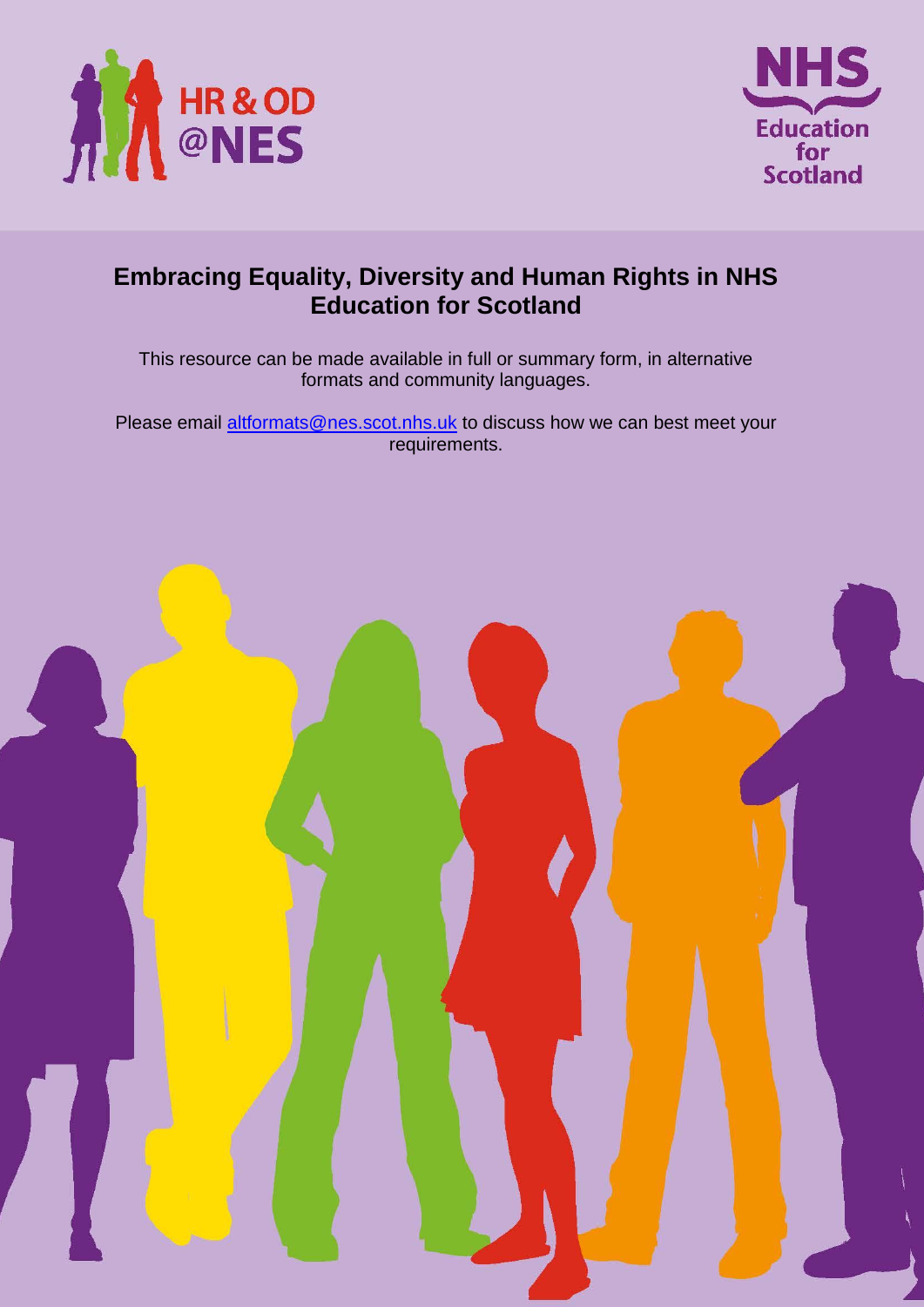#### **Document Control**

|                           | <b>Date</b>                      |
|---------------------------|----------------------------------|
| <b>Ratified</b>           | <b>Jan 15</b>                    |
| <b>Reviewed</b>           |                                  |
| <b>Next Formal Review</b> | <b>Jan 18</b>                    |
| <b>Document Location</b>  | M:\HR\POLICIES\ratified policies |
| <b>Policy Owner</b>       | <b>HR&amp;OD Directorate</b>     |

## **Authorisation Following this Review**

|                                     | <b>Date</b> |
|-------------------------------------|-------------|
| <b>Ratified by Staff Governance</b> |             |
| <b>Committee</b>                    |             |
| <b>Placed/Replaced on the</b>       |             |
| Intranet/Extranet                   |             |

## **This Version History**

|                                   | <b>Date</b>   |
|-----------------------------------|---------------|
| <b>Impact assessed</b>            | 20/08/14      |
| <b>Executive Team</b>             | 21/10/14      |
| <b>Staff Consultation</b>         | <b>Nov 14</b> |
| <b>Partnership Forum</b>          | 11 Dec 14     |
| <b>Staff Governance Committee</b> | 29 January 15 |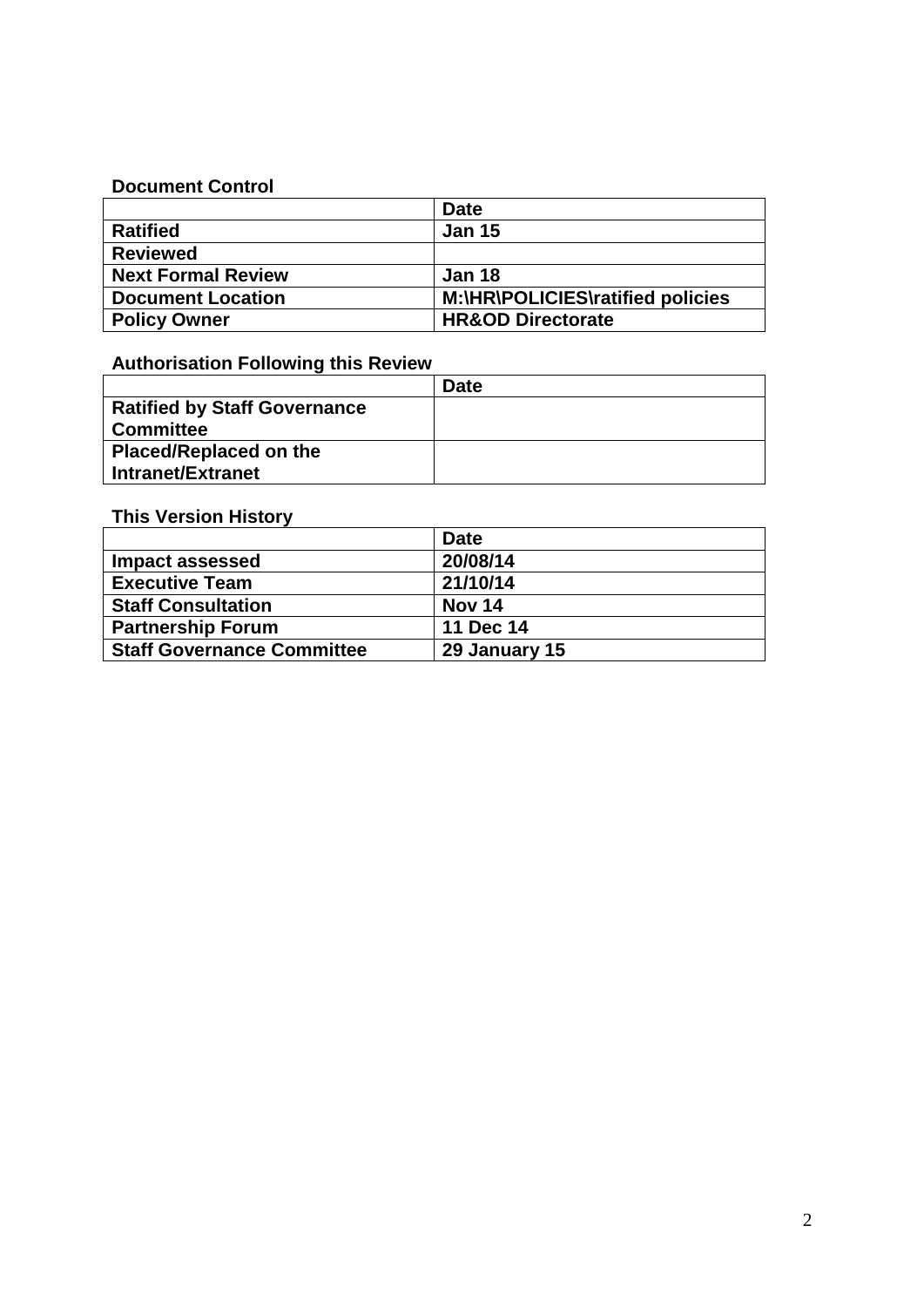# **Contents**

| Section 1  | <b>Policy Statement</b>                                                                                        | 4              |
|------------|----------------------------------------------------------------------------------------------------------------|----------------|
| Section 2  | <b>Scope</b>                                                                                                   | 5              |
| Section 3  | <b>Definition</b>                                                                                              | 5              |
| Section 4  | <b>Aims of Policy/Principles and Values</b>                                                                    | 5              |
| Section 5  | <b>Equality, Diversity and Human Rights</b><br><b>Obligations During the Employment</b><br><b>Relationship</b> | $\overline{7}$ |
| Section 6  | <b>Remedies (Grievance/Harrassment)</b>                                                                        | 11             |
| Section 7  | <b>Assessing Impact</b>                                                                                        | 11             |
| Section 8  | <b>Raising Awareness</b>                                                                                       | 12             |
| Section 9  | <b>Equality, Diversity &amp; Human Rights Monitoring</b>                                                       | 12             |
| Section 10 | <b>Action Planning</b>                                                                                         | 14             |
| Section 11 | <b>Review of Policy</b>                                                                                        | 14             |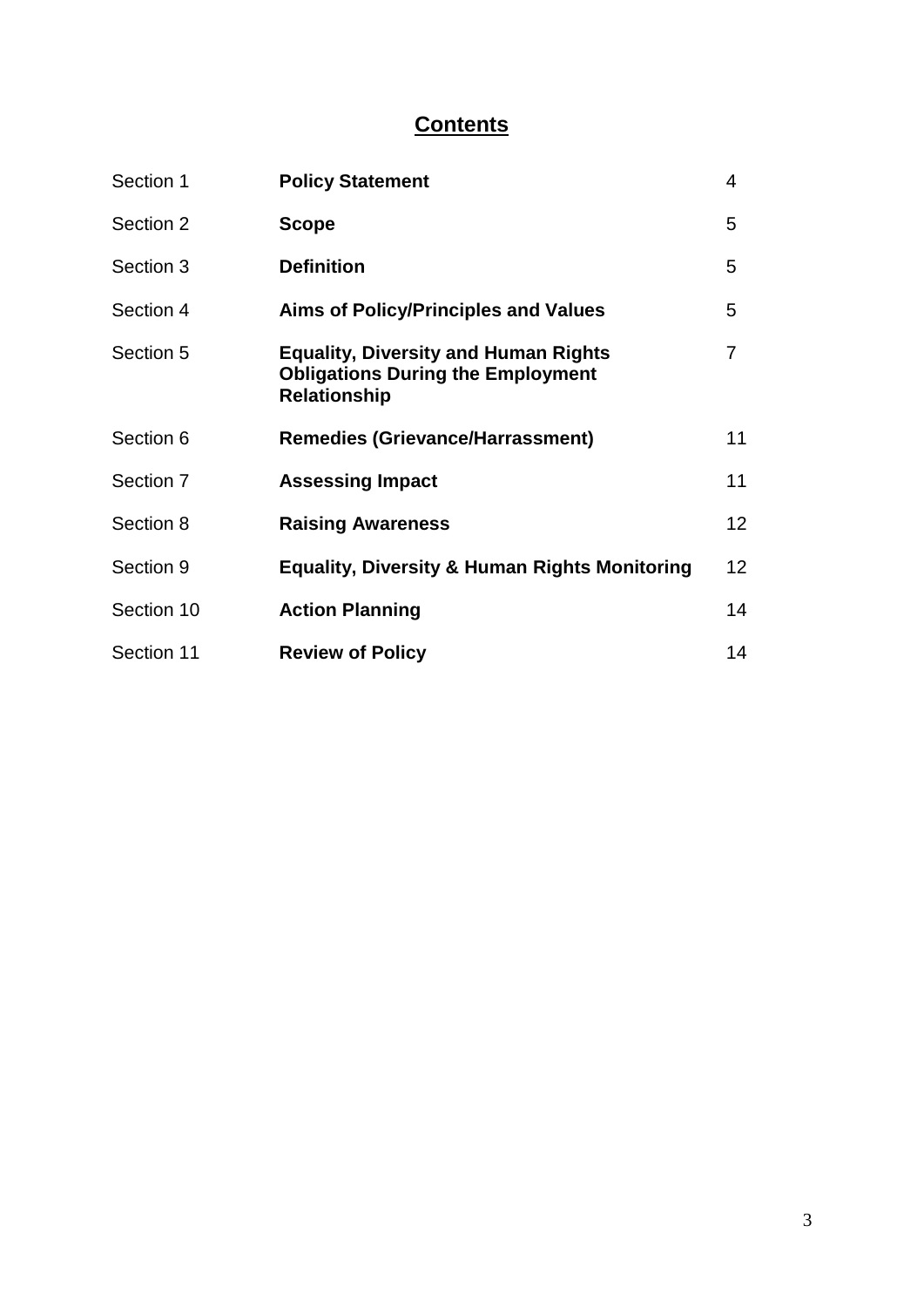## **Embracing Equality, Diversity and Human Rights in NES Policy**

#### **1 Policy Statement**

This policy sets out NHS Education for Scotland's (NES) commitment to the principles, as defined below, of equality, diversity and human rights in employment and sets out the approach to be followed in order to ensure that such principles are consistently met.

NES is committed to ensuring fair and equitable treatment of all its employees and to developing an organisational culture which promotes equality and values diversity. The organisation will take proactive steps to eliminate discrimination and harassment, advance equality of opportunity for all and to foster good relations in all its employment processes. NES promotes equality across all employment practices, not only in recognition of legislative requirements, but also as to ensure its workforce feel valued for their vital contribution in achieving organisational success.

While successful implementation of this policy will ensure compliance with current legislation and national policy, NES also recognises both the moral and business case for maintaining good employment practice in relation to equality, diversity and human rights.

NES recognises that it also has a unique opportunity to influence the practice of those other organisations with which it engages and to champion equality, diversity and human rights within society more generally.

As such, equality, diversity and human rights must be at the heart of NES and everything it does.

This policy has been developed in partnership with trade union/professional organisation representatives. It reflects the best practice, and meets the minimum standards, set out within the Embracing Equality, Diversity and Human Rights in NHSScotland Partnership Information Network (PIN) Policy.

This policy should be read in conjunction with the following NES Policies:

Dignity at Work : Eliminating Bullying and Harassment in the Workforce Disability Policies and Procedures Gender Based Violence Inclusive Education and Learning Flexible Working Practices – Policy and Proceedures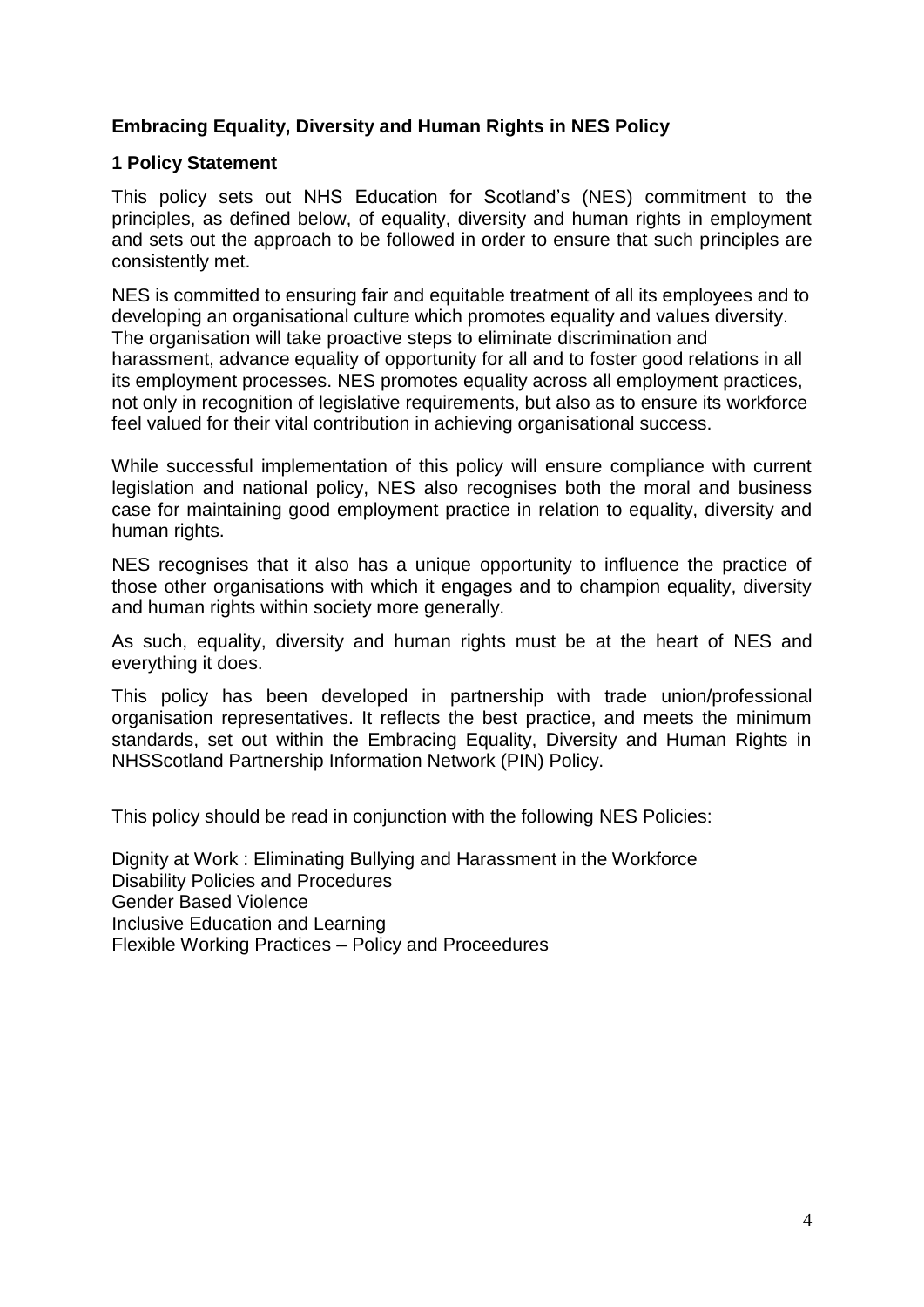## **2 Scope**

This policy applies to all those who work within or apply to work within NES, regardless of employment status. It therefore includes permanent and fixed-term employees, members of staff on zero-hours contracts, those working within NES on behalf of other agencies, those on secondment to NES, and those on work experience or training placements. This list is not exclusive and includes all staff who perform any work on behalf of NES.

#### **3 Definitions**

Equality is described by the Equality and Human Rights Commission as 'ensuring that every individual has an equal opportunity to make the most of their lives and talents, and believing that no one should have poorer life choices because of where, what or whom they were born, or because of other characteristics'.

Managing diversity is defined as 'valuing everyone as an individual', recognising that a 'one-size-fits all' approach to managing people does not achieve fairness and equality of opportunity, given that people have different needs, values and beliefs.

Human rights are defined as 'the basic rights and freedoms to which all humans are entitled'. They ensure that people are treated fairly and with dignity and respect.

## **4 Aims of Policy/Principles and Values**

This policy sets out the aims of NES to:

- Eliminate unlawful discrimination, harassment and victimisation and other conduct prohibited by the Equality Act 2010 and less favourable treatment of other categories of worker as set out within other relevant legislation;
- Advance equality of opportunity between people who share a protected characteristic (i.e. age, disability, gender reassignment, marriage and civil partnership, pregnancy and maternity, race, religion or belief, sex or sexual orientation) and those who do not;
- Foster good relations between people who share a protected characteristic and those who do not; and
- Ensure that the organisation has due regard for the European Convention of Human Rights (ECHR) in the discharge of its functions

#### **Principles and Values**

- The following principles and values are key to the achievement of these aims:
- Equality, diversity and human rights must be at the heart of NES and everything it does;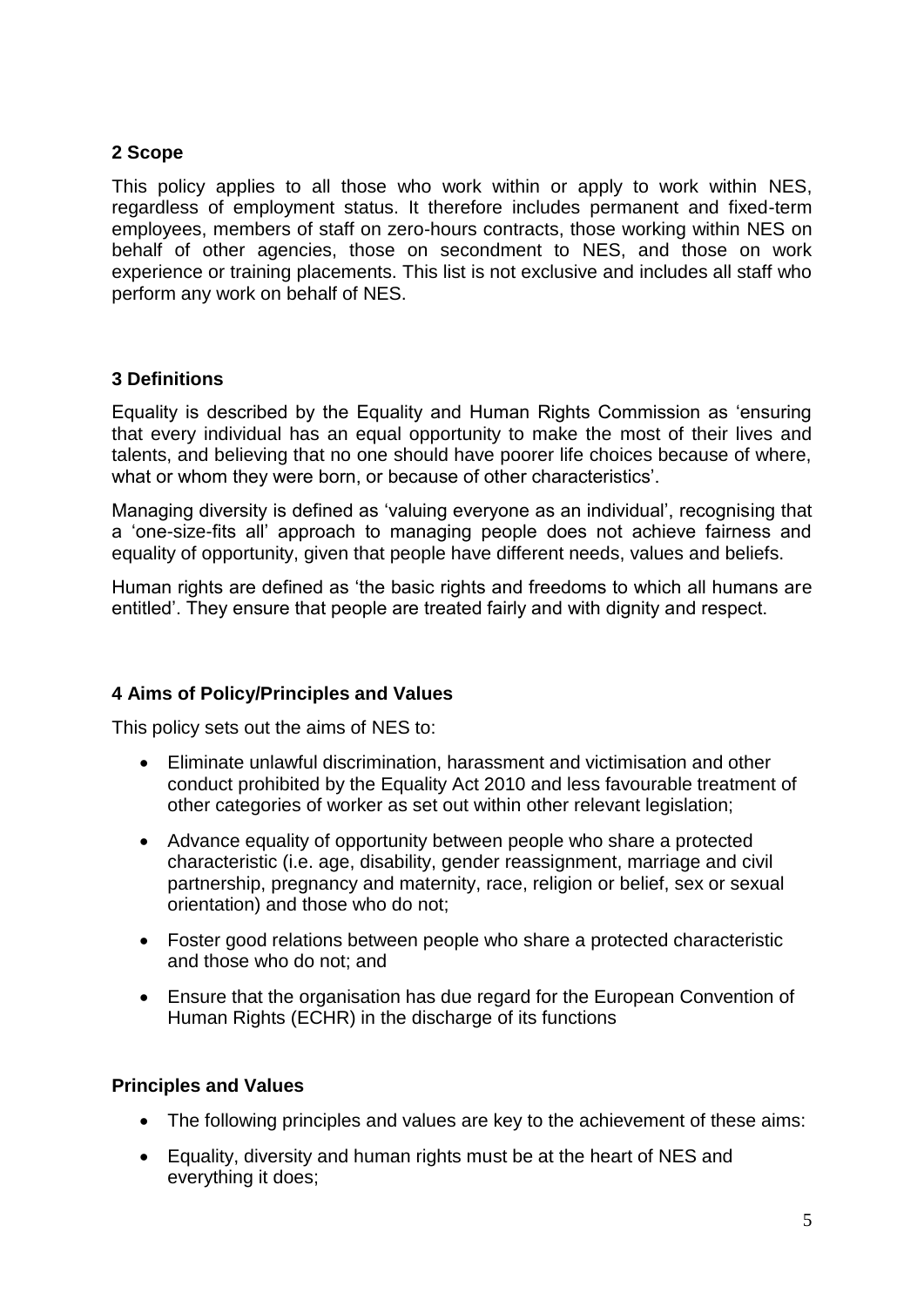- All employees should feel valued and respected for who they are and the skills that they bring to work and should, in turn, treat their colleagues with courtesy and respect;
- Everyone has a right to experience an NHS which is free from all forms of discrimination, harassment or intimidation;
- Disadvantages suffered by people due to their protected characteristics will be removed or minimised in order to create an environment in which individual differences and the contributions of all staff are recognised and valued;
- Steps will be taken to meet the needs of people from protected groups where these are different from the needs of other people;
- Steps will be taken to reduce under representation of people with particular protected characteristics and increase the diversity of our workforce, both at an organisational level and within different job roles;
- A zero tolerance approach will be taken to intimidation, bullying or harassment, recognising that all staff are entitled to a working environment that promotes dignity and respect for all;
- NES will act as an agent for change within local communities by positioning equality, diversity and human rights at the heart of local delivery plans;
- It is everyone's responsibility to understand and meet the individual needs of people who access out services, wherever possible;
- While this will be achieved in part by being championed at a senior level, it can only be fully achieved through all those working within NES recognising and adhering to their own personal responsibilities in this regard, and NES will therefore take steps to ensure that everyone in the organisation understands their rights and responsibilities under the policy;
- NES will ensure that arrangements are in place to support staff who have equality, diversity and human rights issues;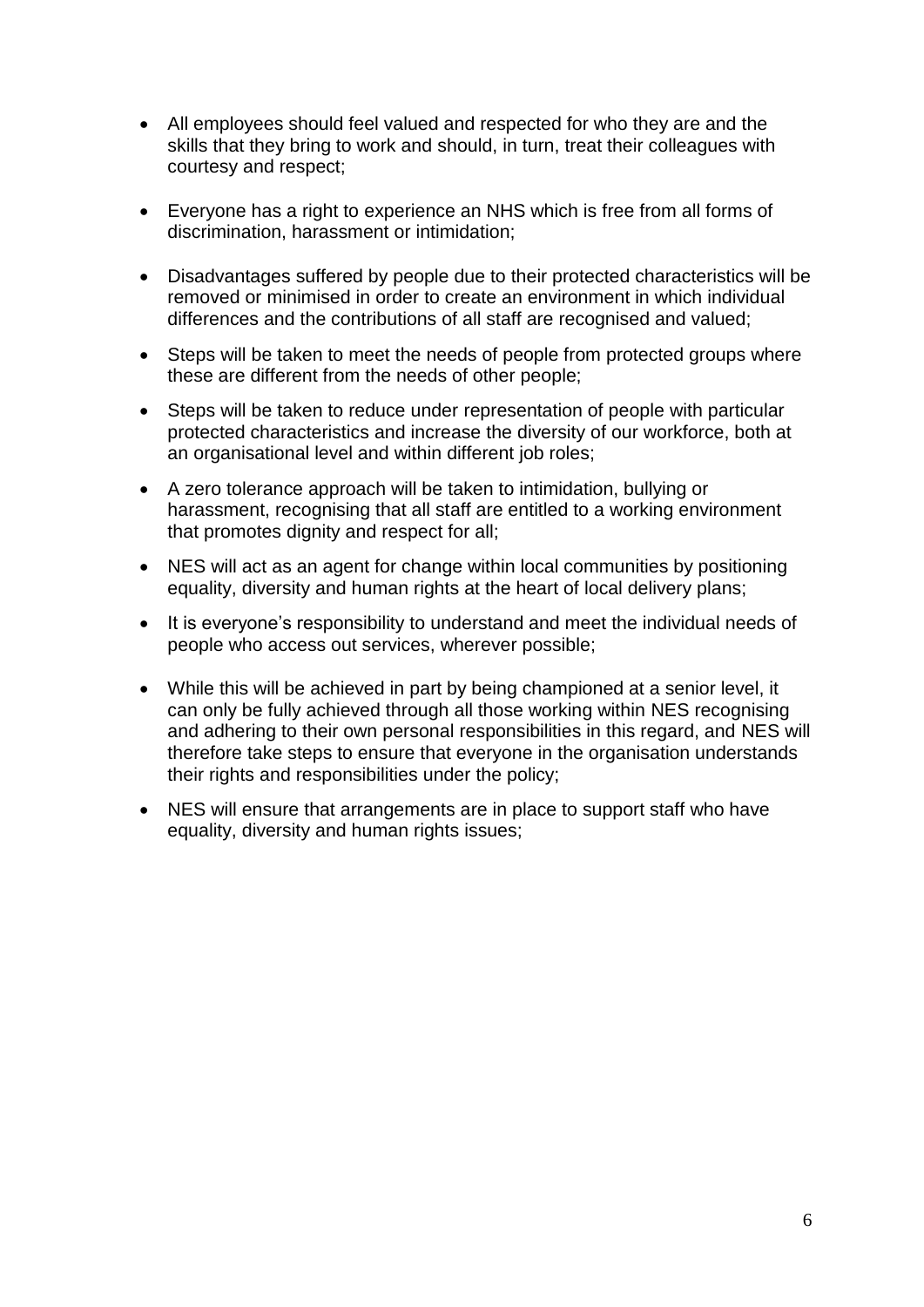- NES will ensure that effective systems are set up to monitor, evaluate and feedback information on equality and diversity to both managers and staff.
- NES will agree a set of equality outcomes every four years, and will produce an annual plan detailing how these outcomes will be met. Progress against delivering outcomes relating to equality and diversity in employment will be reported to the NES Executive Team and monitored by the Staff Governance Committee of the Partnership Forum.

## **5 Equality, Diversity and Human Rights Obligations During the Employment Relationship**

NES places a high importance on its recruitment practices. These are based on the values of fairness and equality of opportunity, which are reflected in the NES Equal Opportunities Policy. The NES Recruitment and Selection procedures ensure in practice the ways in which equality is achieved and are underpinned by the values of fairness and equality of opportunity. It is transparent, effective and based on best practice and aims to reflect the cultural diversity of Scotland.

#### **Recruitment and Selection**

NES recognises the value of a diverse workforce and understands that it is to everyone's advantage to ensure that the human resources, talents and skills available throughout the community are considered when employment opportunities arise. It is the policy of NES to ensure that:

- All the provisions set out within the Safer Pre and Post Employment Checks PIN policy are complied with;
- All those involved at any stage in the recruitment and selection process have appropriate training in both recruitment and selection, and equality, diversity and human rights;
- Where protected characteristics are suggested in the application form or subsequent selection process, this is not used to determine the success or otherwise of the applicant;
- Job descriptions and person specifications are not discriminatory, accurately describing the job and containing only those necessary or desirable criteria which are objectively justifiable, and which are capable of being tested objectively;
- Vacancies are advertised widely in order to select staff from a wide and diverse a pool of potential applicants, with advertisements accessible to all those eligible to apply;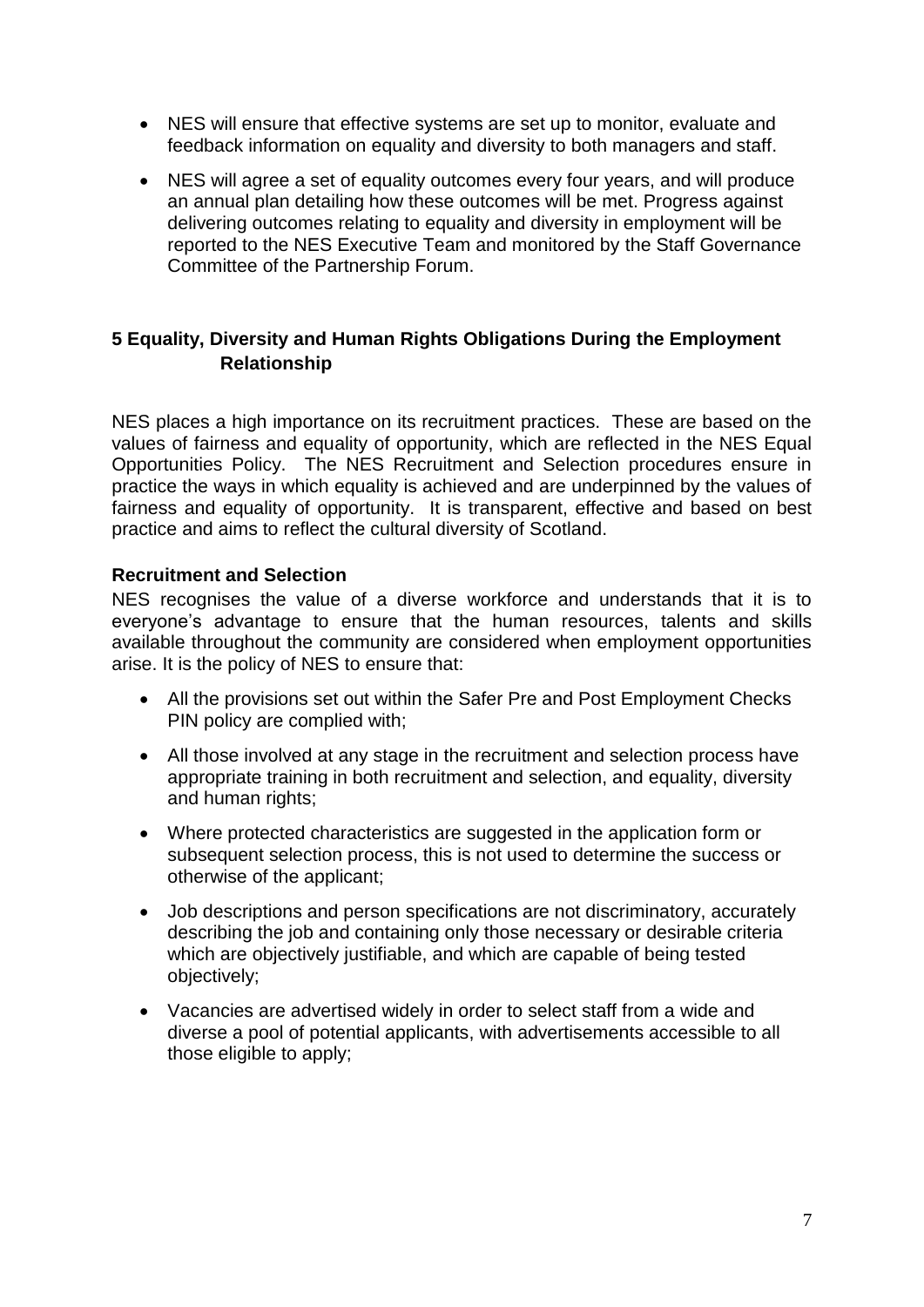- Advertisements are not discriminatory, confirming that all applications will be considered solely on merit and that reasonable adjustments will be made for disabled people. Where a genuine occupational requirement exists which restricts applications to those with a particular protected characteristic, a statement will be included to this effect. Where there is a lack of representation from those with particular protected characteristics within the job role or the wider organisation, a statement will be included encouraging applications from such individuals;
- Any recruitment agencies operating on behalf of NES are expected to have due regard for the promotion of equal opportunities in the undertaking of their role and to demonstrate that they have equivalent policies in place;
- Reasonable adjustments are made for disabled applicants, during both the application and selection process stages. Disabled applicants who meet the minimum criteria for the job and who indicate, on their application form, that they wish to participate in the guaranteed interview scheme, will in all cases be short-listed for inclusion within the selection process;
- Short-listing of applicants is based only on information provided in the application form;
- Selection methods are well designed, properly administered and recognised as a reliable method of predicting an applicant's performance in a particular job;
- Interviews are conducted strictly on the basis of the application form, the job description, the person specification, and the results of any selection tests, avoiding inappropriate or irrelevant questions;
- Employment decisions are based solely on objective application of agreed scoring methods. Where there is more than one appointable candidate at this stage, and one possesses a protected characteristic under-represented in the job role or wider workforce, recruiting managers are encouraged to use this as a tie-breaker, making a decision as a proportionate means of achieving the aim of addressing disadvantage or under-representation in the workforce;
- Except in the case of individuals who are barred from undertaking regulated work, criminal convictions do not automatically prevent employment being offered;
- References are only obtained, and, with the subject's prior consent, circulated to members of the selection panel, after a selection decision has been reached, and that where a reference is subjective and negative, the successful applicant is given an opportunity to comment on it;
- The terms on which successful candidates are offered employment are free of discrimination;
- Having secured a preferred candidate, all unsuccessful short-listed candidates will be offered feedback; and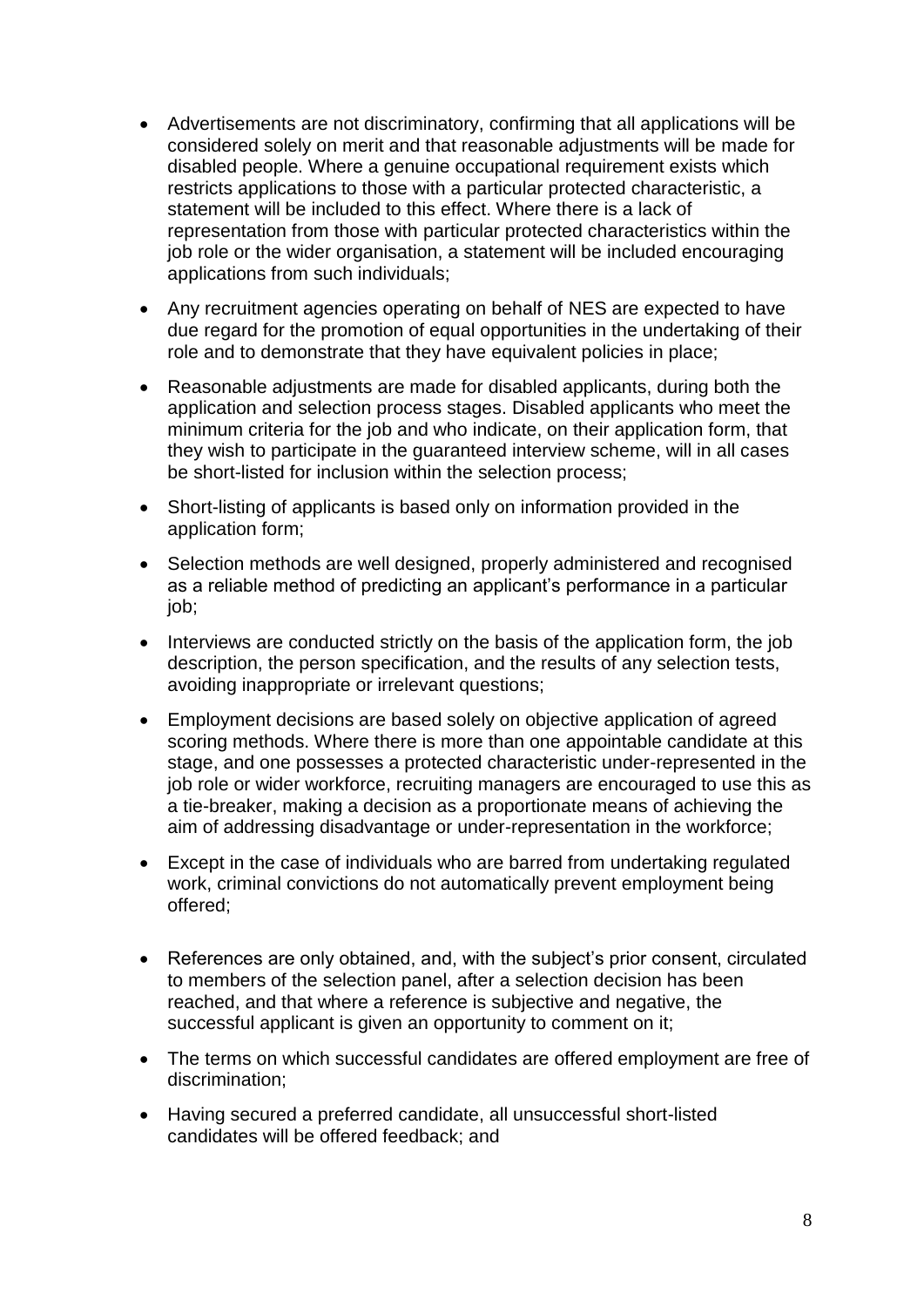Comprehensive records are kept, in line with the Data Protection Act 1998, which will allow NES to justify each decision and the process by which it was reached, to respond to any complaints of discrimination and to enable regular monitoring to identify any significant disparities between groups of people sharing different protected characteristics. If disparities are found, NES will investigate the possible causes in each case and take steps to remove any barriers, within agreed data protection retention guidelines of 6 months.

## **During Employment**

It is the policy of NES to ensure that during employment:

- For all staff, at all stages and in all aspects, their employment relationship with the organisation is free from discrimination, victimisation and harassment. This will be supported through delivering the appropriate training for all staff in equality, diversity and human rights, both during induction and thereafter during the course of their employment;
- The local policy, developed in line with the Preventing and Dealing with Bullying and Harassment in NHSScotland PIN guideline is implemented consistently, with the commitment that inappropriate behaviour within or outwith (where still considered to be within the course of employment) the workplace, including that related to a protected characteristic, will not be tolerated;
- NES makes reasonable adjustments for disabled members of staff so as to avoid their being placed at a substantial disadvantage compared to other staff. Such staff are assured that any information disclosed about a disability will be held confidentially, only disclosed to others with the individual's consent;
- Due regard is paid to the need to address pay inequality between women and men, making every effort to identify where equal pay is an issue and, where appropriate, taking steps to address such issues;
- All staff will have the right to make a request for flexible working and that any refusal of such a request will be objectively justified (in compliance with the Flexible Working Practices – Policy and Procedure) and in accordance with the statutory provisions;
- NES policies in relation to sickness and absence from work are nondiscriminatory in design (and compliant with relevant national PIN policy), and applied fairly and consistently;
- NES will consult with relevant staff to understand the requirements of their religion or belief, such as religious observances, and make appropriate provision to support them in doing so, where reasonably practicable;
- If a member of staff is undergoing gender reassignment, NES will consult with them sensitively about their needs in the workplace and whether there are any reasonable and practical steps that can be taken to help them as they undergo their gender reassignment process;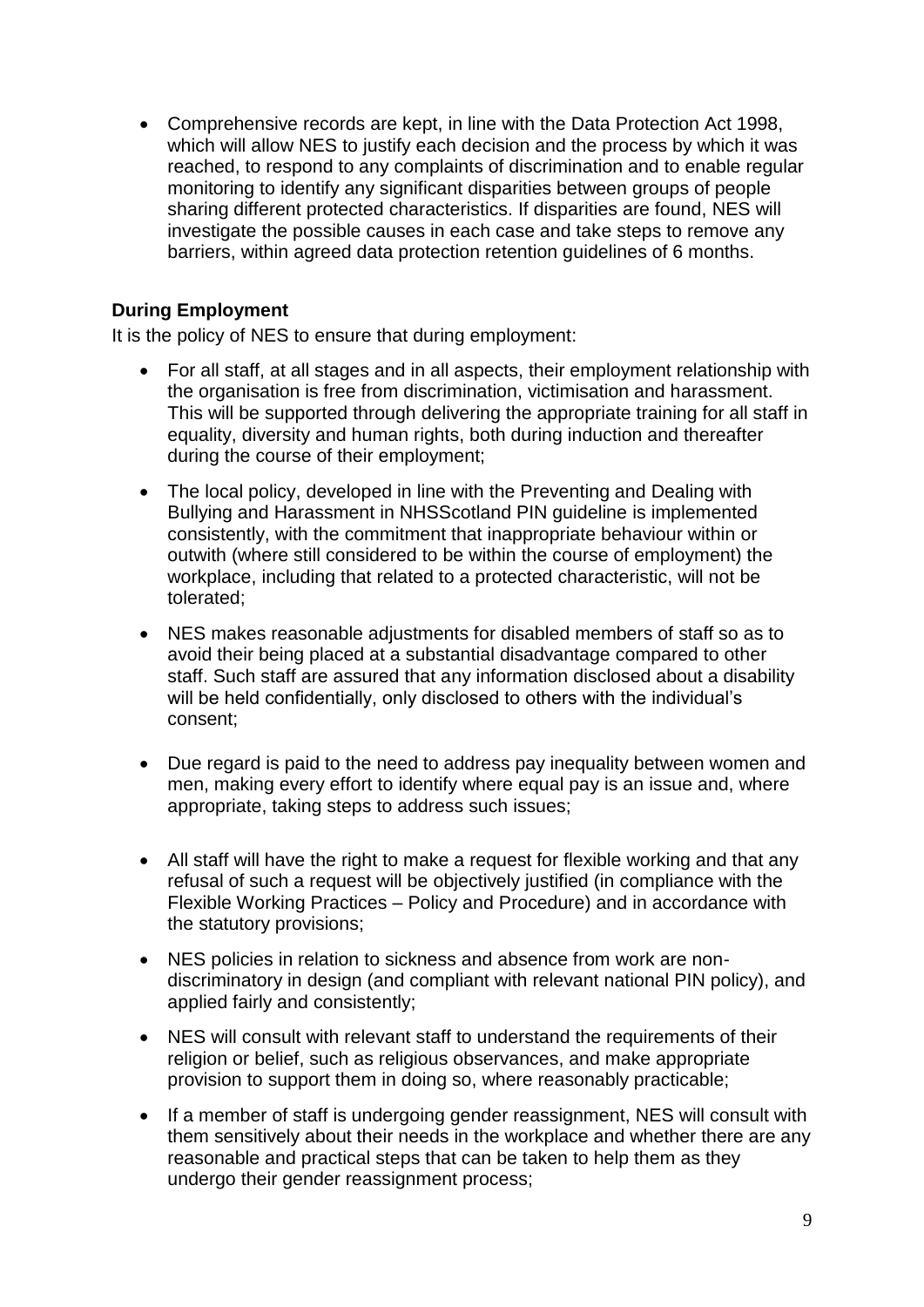- NES will comply with the Supporting the Work-Life Balance PIN guideline in providing appropriate support to mothers who wish to breastfeed their children;
- NES will comply with the National Uniform Policy and Dress Code (as contained within CEL 42 (2010)), particularly in relation to specialist • NES will ensure that its approach to training and development opportunities for staff is inclusive and learner-centred, recognising the need to ensure that we take account of learner diversity designing and delivering training. NES will take positive action and will ensure that appropriate support and reasonable adjustments are provided as required;
- NES will ensure that personal development planning and review/appraisal processes are free from discrimination, by ensuring that such processes are in line with the Personal Development Planning and Review PIN policy, with performance measured by transparent, objective and justifiable criteria using procedures that are consistently applied;
- NES will ensure that work is assigned to staff by managers in a fair and consistent manner;
- NES will ensure that decision-making processes in relation to displacement on organisational change grounds, subsequent redeployment decisions, and, where applicable, voluntary severance, are non-discriminatory in design and application, and meet the requirements of the Redeployment PIN guideline; items which may be required to meet religious or medical needs;
- NES will ensure that locally developed policies comply with the PIN quideline on Management of Employee Conduct, Management of Employee Capability, Promoting Attendance, Dealing with Employee Grievances and Preventing and Dealing with Bullying and Harassment, ensuring that they do not discriminate against members of staff either in the way they are designed or how they are implemented in practice. When changes to policies and procedures are being considered NES will consult with recognised trade unions/professional organisations as a positive step towards understanding the diverse needs of members of staff;
- Proper records are maintained, in line with the Data Protection Act 1998, of decisions taken in relation to individual members of staff, and the reasons for these decisions; and
- On matters such as promotion, training and disciplinary procedures and requests for flexible working regular monitoring is undertaken in order to identify any significant disparities between groups of people sharing different protected characteristics. If disparities are found, NES will investigate the possible causes in each case and take steps to remove any barriers.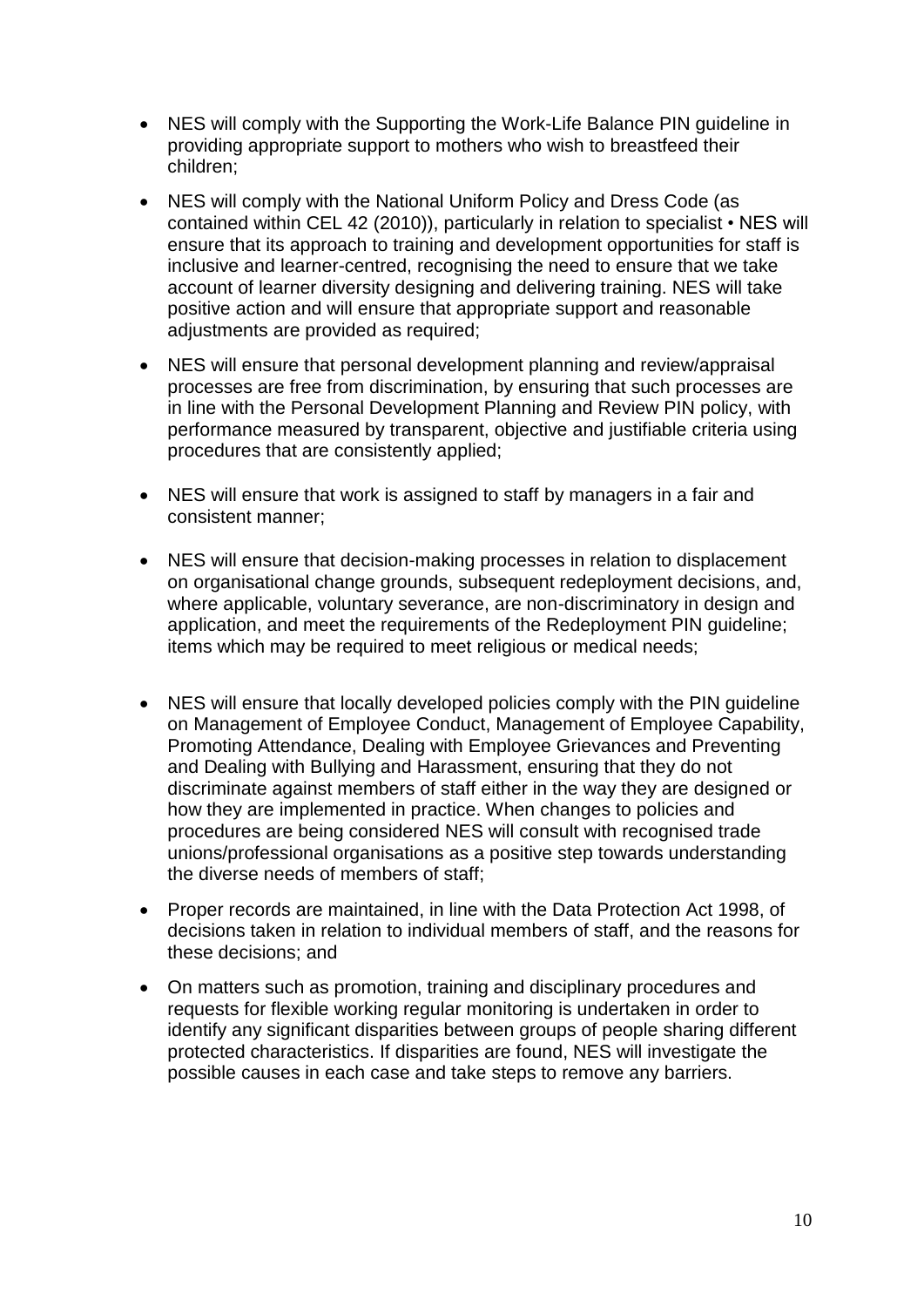#### **6 : Remedies**

NES will not tolerate behaviours that may constitute discrimination, harassment or victimisation of its staff in the course of their employment. Nor will it tolerate such behaviour by its staff whether directed against colleagues or other people with whom they come into contact during the course of their employment.

All staff must adhere to this policy, and a failure to do so may lead to disciplinary action.

#### **Grievances**

Any member of staff who believes that they have been treated less favourably because of their age, disability, gender reassignment, marriage and civil partnership, pregnancy and maternity, race, religion or belief, sex, sexual orientation, part-time status, fixed-term contract status or membership (or non-membership) of a trade union/professional organisation is encouraged to raise the matter through NES's local grievance policy developed in line with the Dealing with Employee Grievances in NHSScotland PIN guideline.

#### **Harassment**

If the complaint is about harassment or victimisation, then the staff member should raise the matter using NES' local policy (Dignity at Work Policy: Eliminating Bullying and Harassment in the Workplace) developed in line with the Preventing and Dealing with Bullying and Harassment PIN guideline.

#### **Dealing with Grievances/Harassment**

It is the policy of NES to ensure that:

- Where a complaint is received, staff are not discriminated against in the way that the organisation responds to it; Such matters will be taken seriously and investigated promptly.
- The matter will be thoroughly investigated using the NES policy developed in line with the Management of Employee Conduct PIN guideline, and where an investigation recommends that a disciplinary process is appropriate, the alleged perpetrator will be given a fair hearing; and
- Members of staff who have raised allegations in good faith, regardless of whether or not they are upheld, and members of staff who have participated in the process, (e.g. as a witness), must not be subject to any detriment because of having done so.

## **7 Assessing Impact**

 NES will consider relevant evidence in order to understand the likely or actual effect of policies and practices on those with protected characteristics, or those protected from discrimination/less favourable treatment under other relevant legislation, recognising that such assessing of impact is not an end in itself, but rather an important part of policy and decision-making, which will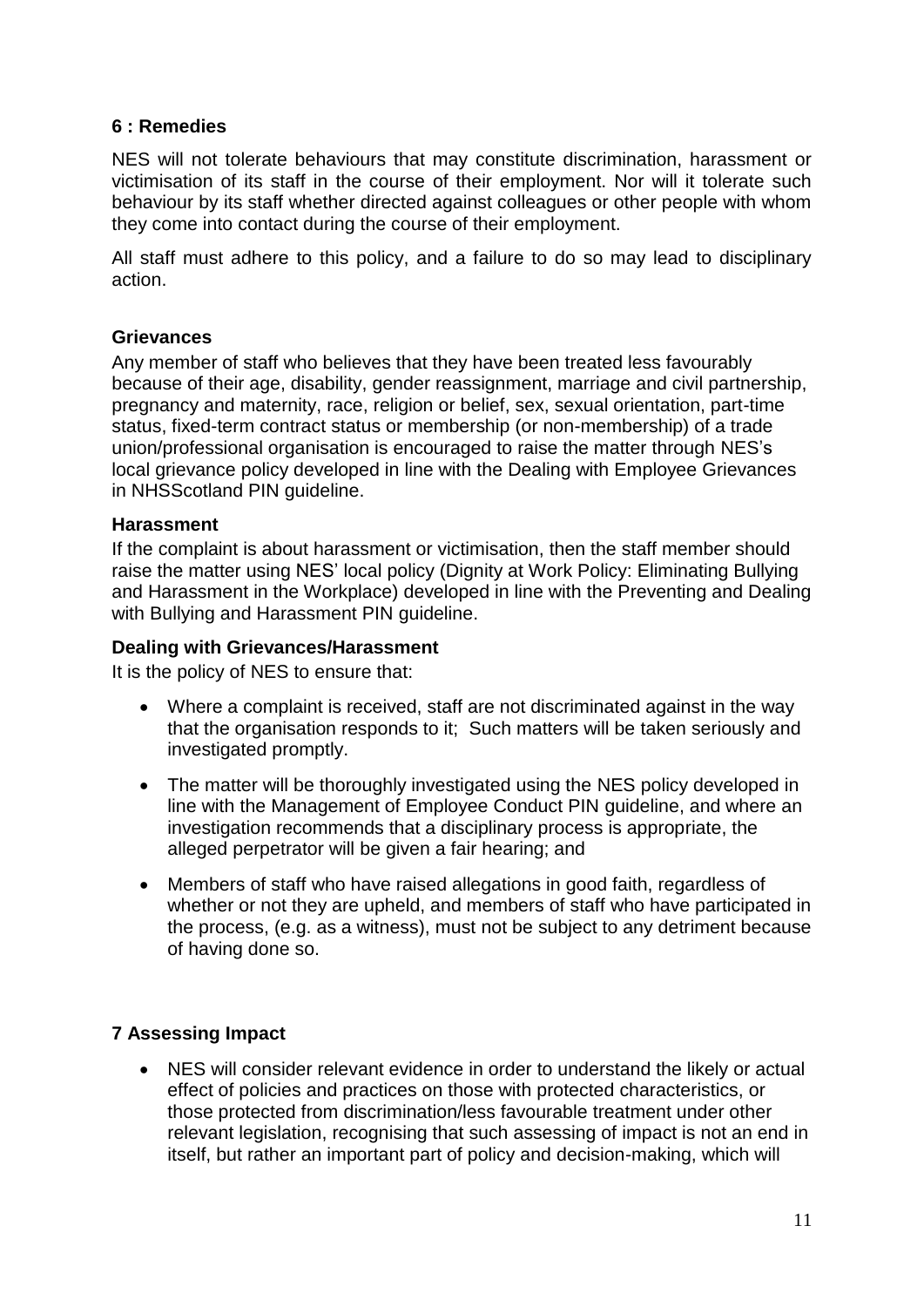lead to enable us to take effective action on equality; develop better policies and practices, based on evidence; and be more transparent and accountable;

- The extent to which policies should be subiect to impact assessment will depend on questions of relevance and proportionality;
- NES will ensure that our locally agreed process for undertaking impact assessment is consistently applied, by requiring that those participating in such a process are appropriately trained;
- In undertaking such assessment of impact, NES will give due regard to the General Duty obligations to eliminate discrimination, advance equality of opportunity and to foster good relations; and
- In the interests of transparency and accountability, NES will make the results of such assessments publicly available.

#### **8 Raising Awareness**

To support the fair and consistent application of this policy, NES will ensure that all staff understand what this policy means for them, with regard to both rights and responsibilities. We will:

- Ensure that this policy is publicised widely using appropriate communication channels;
- Ensure that presentation on our commitment to equality, diversity and human rights is included within the corporate induction programme;
- Require all staff to undertake mandatory training on equality, diversity and human rights, under this policy, alongside training on our local policy developed in line with the Preventing and Dealing with Bullying and Harassment PIN guideline;
- Develop and deliver additional targeted training in response to any issues identified as part of the monitoring process; and
- Ensure all those staff with a managerial responsibility participate in additional management training (as soon as possible on becoming a manager and from time to time thereafter) on their vital role and responsibilities under the policy, particularly in relation to how to prevent equality and diversity issues arising and on how to manage such situations where they do arise within the workplace.

## **9 Equality, Diversity & Human Rights Monitoring**

- NES recognises that monitoring and evaluation, and subsequent action, is essential to ensure that this policy is successfully applied, is known about and works;
- NES will commit to monitoring the following information in relation to each of the protected characteristics listed under the Equality Act 2010, the Equality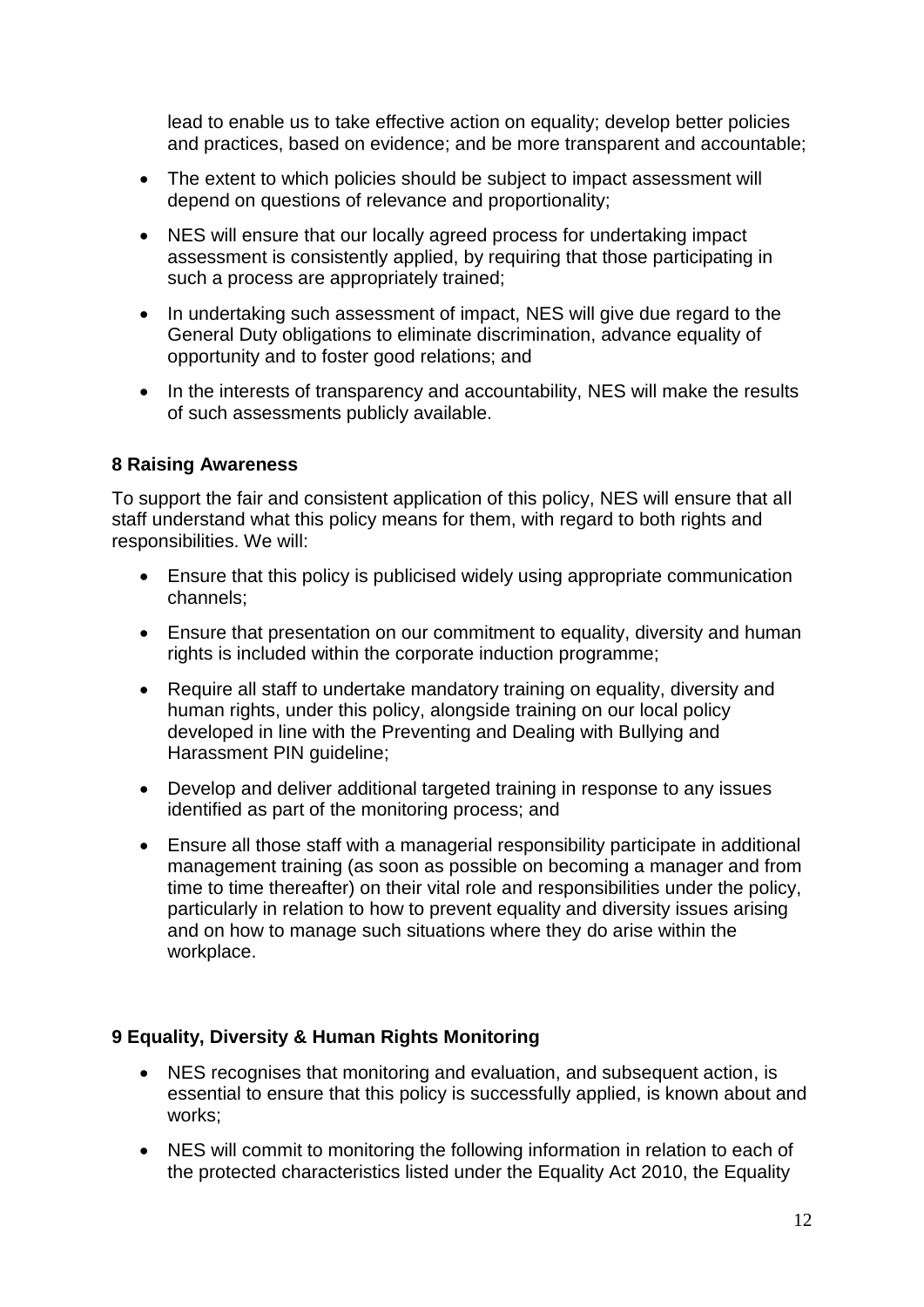Act 2010 (Specific Duties) Scotland) Regulations 2012 as well as in relation to other categories of worker protected under legislation from less favourable treatment

## THE FOLLOWING INFORMATION WILL BE MONITORED:

#### **Recruitment (including redeployment and successful & unsuccessful applicants)**

- Applicants for employment (internally & externally)
- Those who are successful (or not) in the short-listing process
- Those who are successful (or not) at each subsequent stage of the selection process

#### **During employment (including those on fixed-term contracts and promoted)**

- Members of staff in post by job, location and band/grade
- Applicants for training
- Members of staff who receive training
- Time spent at a particular band/grade
- Members of staff who benefit (or not) via PDPR/appraisal procedures (e.g. gateway progression with KSF or PRP with Executive & Senior Management Cohort)
- Requests for flexible working
- Allocation of discretionary points in the case of medical/dental staff
- $\bullet$  Pay
- Occupational segregation
- Members of staff involved in grievance/dignity at work procedures
- Members of staff subject to formal procedures relating to conduct, capability or sickness absence
- Members of staff displaced as a result of organisational change

#### **Termination of employment**

- Dismissals
- Retirements
- Resignation (including exit interview information)
- Termination for other reasons
- We will only collect information which is required by law and can be used effectively;
- We will ensure that all those from whom we are seeking such information are made aware of how we will use this information, how they will benefit in the long term and that this data will be gathered, stored and used in line with the Data Protection Act 1998; and